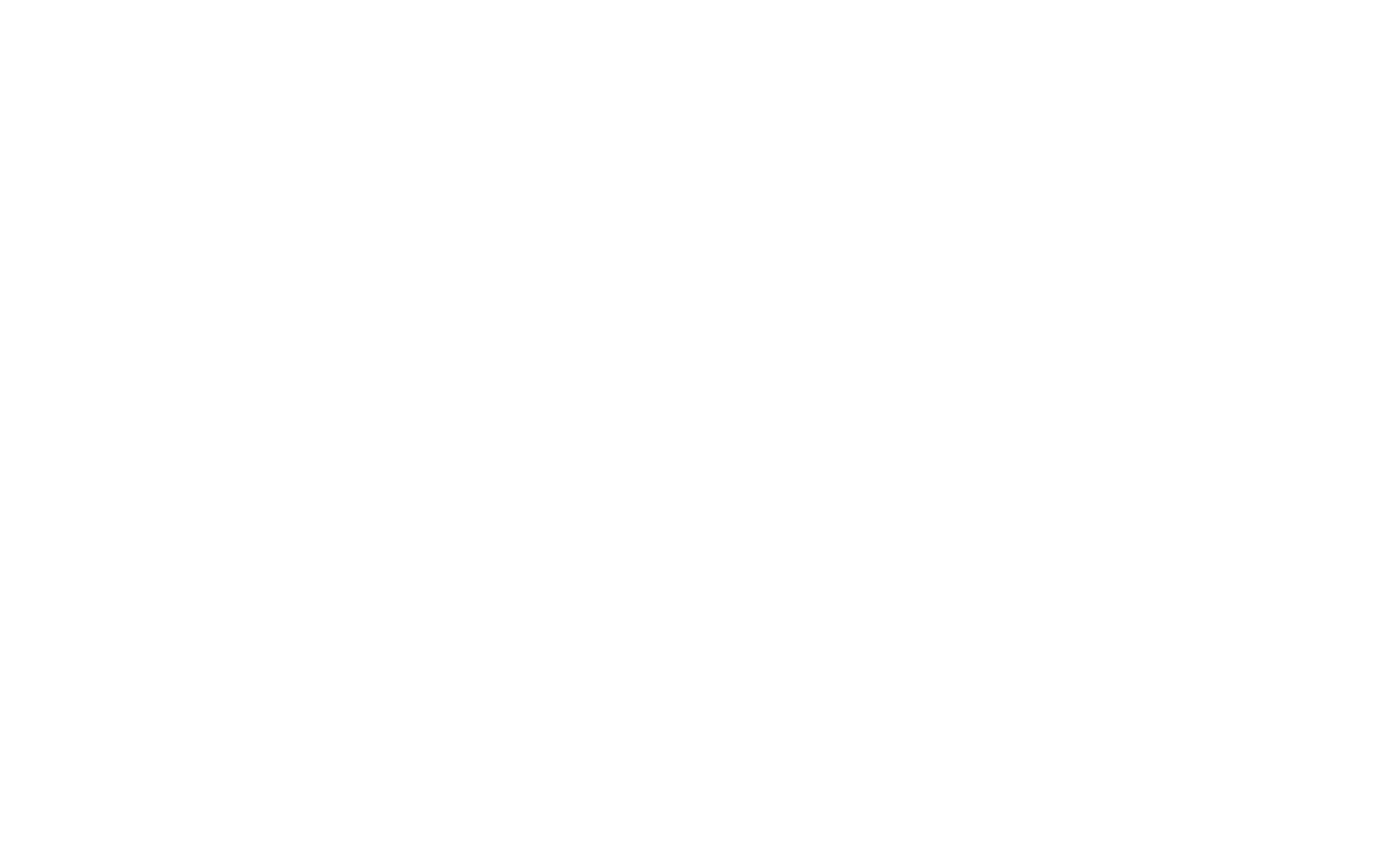### **Instructional Materials Centre**<br>Resources for Education Medianet & Catalogue Booking www.lakeheadschools.ca/imcc625-5162Jim McCuaig Education Centre 2135 Sills Street Thunder Bay **Hours** Monday - Friday 8:30 a.m. - 5:00 p.m.

#### **First Peoples Resource Collection**

#### **Bundle Contents**

- $\bullet$ Medicine Wheel felt template
- $\bullet$ Inukshuk
- $\bullet$ Métis Sash
- $\bullet$ Spoons
- $\bullet$ Arrowhead / flint
- $\bullet$ Talking Feather (Non-eagle feather. Used for sharing circles)
- $\bullet$ Talking Stones
- $\bullet$ Miniature Moccasin
- $\bullet$ Dream Catcher
- $\bullet$ Birch Bark Canoe
- $\bullet$ Piece of hide
- $\bullet$ Pouch

These items allow students to see various First Nation, Métis and Inuit items and to learn about them.

At our school, the Bundle of First Peoples Resources will be kept in a safe place at the Principal's discretion. The items are meant to be shared and **used in the classrooms.**

**The books will be kept in the Resource Room.**

Inviting cultural teachers and elders into the classroom to teach about the traditional and/or cultural purpose of these items will provide <sup>a</sup> more in depth understanding First Nation, Métis and Inuit perspectives. For more information regarding the invitation of an Elder or Senator to your school, please see your *Elder/Senator Protocol* booklet.